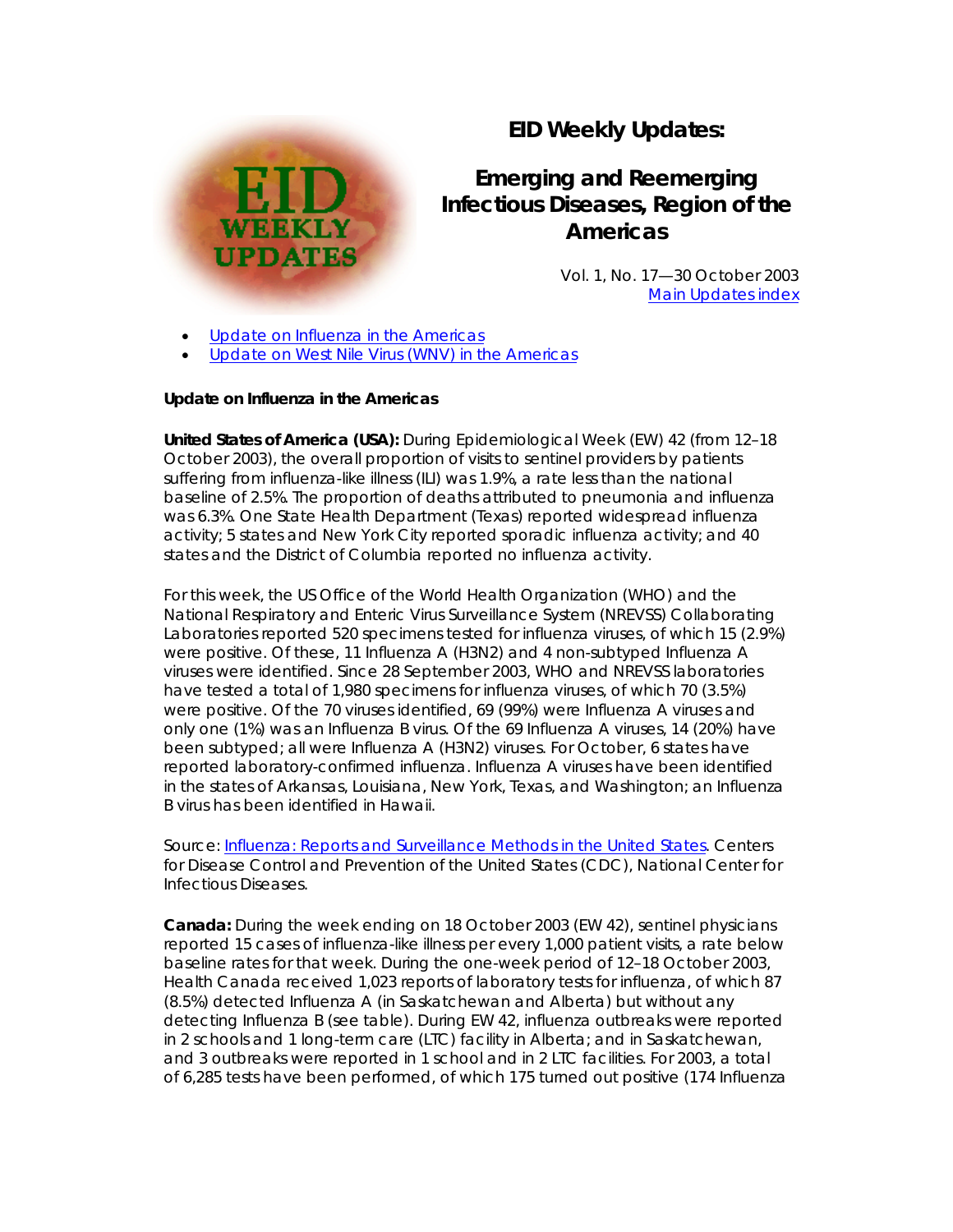Virus A and one Influenza Virus B).

*Source: FluWatch, October 12 to October 18, 2003 (Week 42)*, online in [English](http://www.hc-sc.gc.ca/pphb-dgspsp/fluwatch/03-04/w42_03/index.html#canada)  [edition](http://www.hc-sc.gc.ca/pphb-dgspsp/fluwatch/03-04/w42_03/index.html#canada) and [Édition française.](http://www.hc-sc.gc.ca/pphb-dgspsp/fluwatch/03-04/w42_03/index_f.html) Health Canada.

*Chile:* Since EW 12 (16–22 March 2003), there has been an increase in the number of reported cases, rising to a high of 285 cases during the week of 20–26 July 2003 (at a rate of 28.6 per every 100,000 inhabitants). Since 2 August 2003, a downward trend has been observed in almost all the regions, except in Maule where reports of influenza increased at the end of September. For 2003, cases of influenza have also been reported in Antofagasta, La Serena, Viña, Valparaíso, San Fernando, Linares, Concepción, Talcahuano, Valdivia, Osorno, Puerto Montt, Aysén and Punta Arenas. A strain of Influenza A has been typified similar to strain A/Panama/2007/99 (H3N2), which is included in the vaccine for the 2003 season. Also typified were strains of Influenza A (H1) and B (with only one case for the time being). In the week from 19–25 October 2003, sporadic activity has been detected, with 2 cases of Influenza A in Talcahuano and 1 in Concepción.

### *Sources*

- *[Informe de la Situación de Influenza al 2 de octubre de 2003](http://epi.minsal.cl/epi/html/bolets/reportes/Influenza/influenza.htm)* (Report of the Influenza Situation, 2 October 2003), Ministerio de Salud de Chile (Ministry of Health of Chile) (in Spanish).
- *[Country Reports for the 2003–2004 Season](http://rhone.b3e.jussieu.fr/flunet/www/news.html)*. WHO *FluNet*, World Health Organization (WHO).

*Argentina:* Reports received up to 24 October 2003 indicate that 848,232 cases of influenza have been reported. The provinces with greater number of cases are Buenos Aires (with 243,736 cases) and Córdoba (with 100,104 cases).

*Source: [Boletín semanal de notificaciones \(24 de octubre de 2003, semana](http://www.direpi.vigia.org.ar/boletines/semana42%BA35.xls)  [epidemiológica Nº 42](http://www.direpi.vigia.org.ar/boletines/semana42%BA35.xls)* (Weekly Bulletin of Reports, 24 October 2003, EW 42). Sistema Nacional de Vigilancia Epidemiológica ( SINAVE), Dirección de Epidemiología, Ministerio de Salud de Argentina (National System of Epidemiological Surveillance, Epidemiological Division, Ministry of Health of Argentina) (in Spanish).

*Mexico:* To 18 October 2003, 130 cases of influenza have been reported. The states with the greater number of cases are the Federal District (Distrito Federal/DF, or Mexico City, with 88 cases) and Yucatán (with 16 cases). Viral activity has been detected in other states as well (Campache, Hidalgo, Mexico, Michoacán, Nayarit, Nuevo León and Sonora). In the week of 12–18 October 2003, a single case was reported.

*Source: [Boletín Epidemiológico de México, Semana 42, del 12 al 18 de octubre del](http://www.epi.org.mx/boletin/2003/sem42/index4203.htm)  [2003 \(Estadísticas en salud\)](http://www.epi.org.mx/boletin/2003/sem42/index4203.htm)* (Epidemiological Bulletin of Mexico, Week 42 from 12– 18 October 2003; Health Statistics). (in Spanish).

*French Guiana and Uruguay:* Viral activity has also been detected in French Guiana (EWs 40 and 41) and Uruguay (EW 40).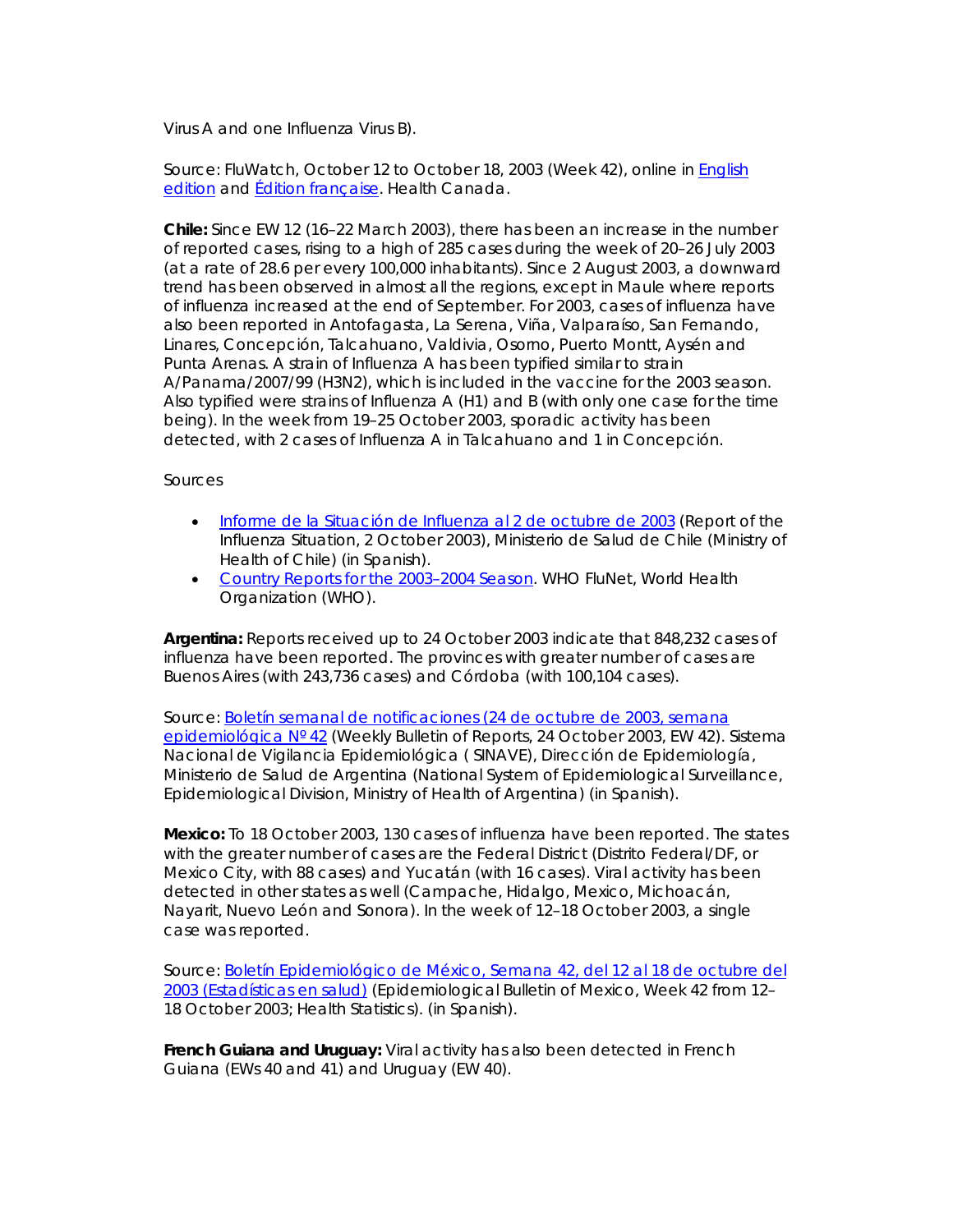*Source: [Country Reports for the 2003–2004 Season](http://rhone.b3e.jussieu.fr/flunet/www/news.html)*. WHO *FluNet*, World Health Organization (WHO).

## **Update on West Nile Virus (WNV) in the Americas**

*USA:* During the week running from 23–29 October 2003, a total of 332 human cases of WNV infection were reported from 22 states, including 11 fatal cases from 3 states. In addition, WNV infections were reported in 330 dead birds, 450 mosquito pools, and 147 horses.

For 2003, a total of 7,718 human cases of WNV infection have been reported. The states with the highest number of cases are Colorado (2,170), Nebraska (1,540), and South Dakota (964). Of the 7,588 (98%) cases for which demographic data is available, 4,012 (53%) occurred among males; the median age is 47 years. Detailed up-to-date information is available for 7,588 cases, of which 5,025 cases (66%) were reported as West Nile Fever (a milder disease) and 2170 (29%) as West Nile Meningitis or Encephalitis (a severe disease).

*Sources:* CDC Website.

- [West Nile Virus Activity—United States, October 23–29, 2003:](http://www.cdc.gov/mmwr/preview/mmwrhtml/mm5243a8.htm) *Morbidity and Mortality Weekly Report (MMWR)*, US Centers of Disease Control and Prevention (CDC).
- [West Nile Virus, 2003 Human Cases as of October 22, 2003, 3am MDT](http://www.cdc.gov/ncidod/dvbid/westnile/surv&controlCaseCount03.htm)  [\(Statistics, Surveillance, and Control\)](http://www.cdc.gov/ncidod/dvbid/westnile/surv&controlCaseCount03.htm). US Centers of Disease Control and Prevention (CDC), Division of Vector-Borne Diseases.

*Canada:* To 30 October 2003, 443 cases from WNV infection have been confirmed in 7 provinces, including 10 deaths. Two of the provinces have reported probable imported cases. Of these, 260 correspond to the province of Alberta, 88 to Ontario, 38 to Saskatchewan, and 35 to Manitoba. There are 832 cases still under study, of which 729 are from Saskatchewan and 103 from Manitoba.

No new suspected or confirmed cases have occurred in horses since the last two updates on 23 and 16 October 2003. The total number of suspected or confirmed cases remains at 445. On birds, 11,280 serological tests have been performed, with 1,628 confirmed WNV infections; this implies the appearance of 9 new cases having been confirmed this week. Regarding mosquito pools infected with WNV, 570 have been identified. The provinces affected are the same as for previous weeks.

In total, these figures—together with the reduction of the number of new human cases and the absence of new equine cases and WNV-positive mosquito pools indicate that the end of the outbreak is imminent, coincident with falling temperatures.

*Source: West Nile Virus Surveillance Information*: [English](http://www.hc-sc.gc.ca/pphb-dgspsp/wnv-vwn/mon_e.html) | [français](http://www.hc-sc.gc.ca/pphb-dgspsp/wnv-vwn/mon_f.html). Health Canada.

*Mexico:* Up to 30 October 2003, 505 human serological tests have been carried